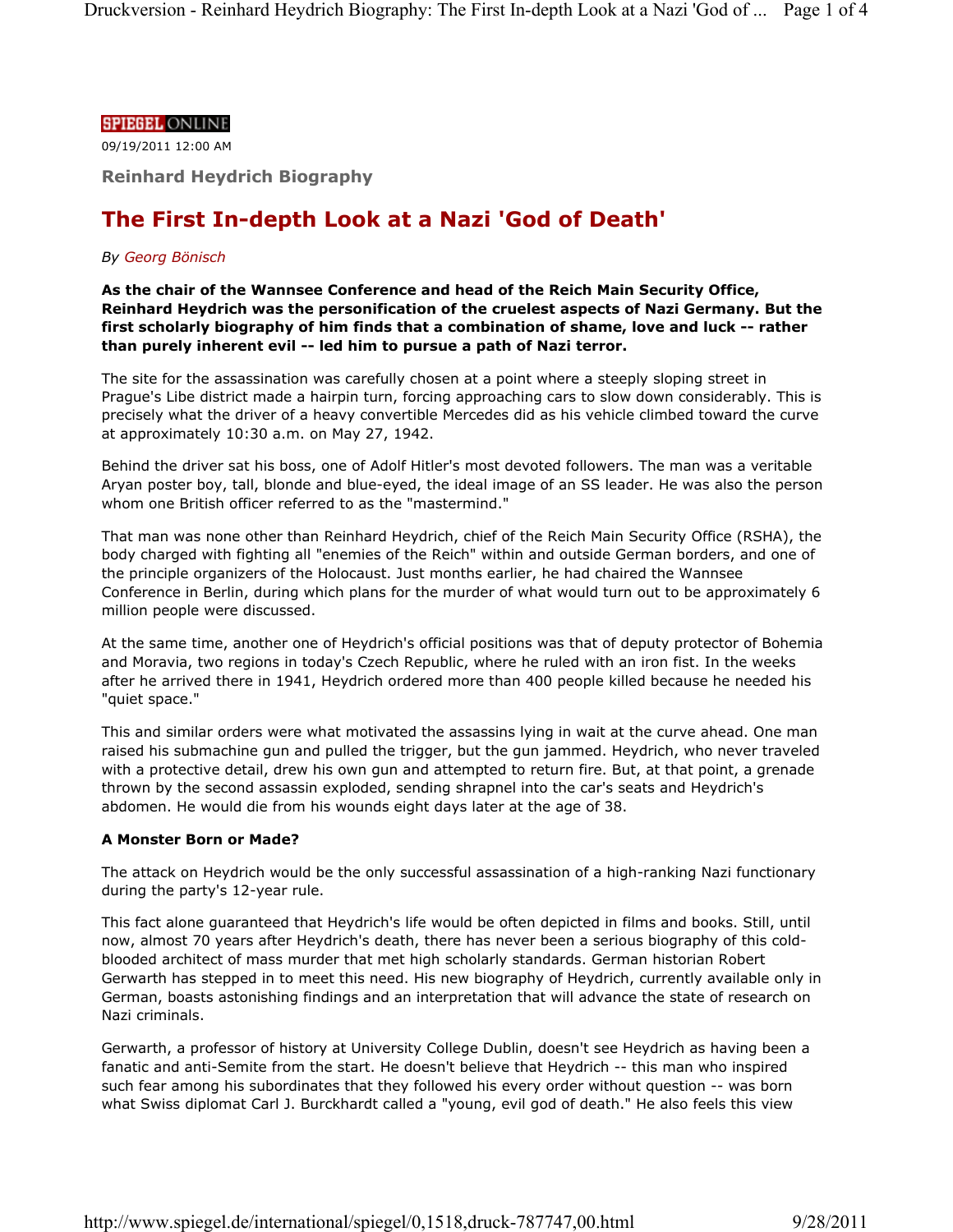was popular in postwar Germany because it made it easier for others to shift their own guilt onto the conveniently dead Heydrich.

Heydrich was at first more apolitical and insecure, Gerwarth writes, and he didn't radicalize until joining the SS. This sets him apart from other members of the "uncompromising generation," the phrase Berlin-based historian Michael Wildt uses to describe the faithful followers of Hitler whose views were shaped by Germany's defeat in World War I, the postwar revolution and the chaos of the Weimar Republic. These men, Wildt says, were convinced they were subject to "neither regulating norms nor any sort of moral code."

Unlike the other members of this generation, Gerwarth believes Heydrich became a part of Hitler's Nazi Party and annihilation machine in an almost bizarre fashion: through the influence of his fiancée, a fervent National Socialist.

Reinhard Tristan Eugen Heydrich was originally supposed to follow his father's footsteps into a career in music. At least that was the wish of his father, Bruno Heydrich, the director of a conservatory and a composer of obscure operas. Although musically talented, Reinhard preferred to pursue his athletic talents. After finishing secondary school, he joined the Navy with the dream of rising in the ranks to become an admiral.

#### **Neither an Officer Nor a Gentleman**

That career ended abruptly in 1931 at the rank of first lieutenant. A year earlier, Heydrich had gotten engaged to a 19-year-old woman named Lina von Osten. He informed another girlfriend that he was breaking things off with her by merely sending her a copy of his engagement announcement.

This girlfriend's father was so outraged by Heydrich's behavior that he asked the Navy's court of honor to step in. The head of the Navy, Admiral Erich Raeder, determined that Heydrich's conduct had been "unbecoming" an officer, and Heydrich was cashiered on April 30, 1931. Although he had forfeited his right to a pension, he would receive a temporary allowance of 200 reichsmarks per month for two years. Consumed with self-pity, Gerwarth writes, Heydrich locked himself in his room and cried for days.

He did receive positive references from his supervisors praising his "dependable" nature and "serious notion of duty." Indeed, despite dire economic circumstances, Gerwarth writes, he could have found a lucrative job, such as one as a sailing instructor at a yachting school. But Heydrich rejected such possibilities, saying he didn't want to become a "sailing servant to the children of the rich." The reality, his biographer says, is that he "couldn't come to terms with the loss of his social status as an officer."

#### **Guiding Forces**

Instead, Heydrich turned to his fiancée as a steadying force. Lina von Osten made no secret of her political convictions, which were highly sympathetic to the Nazi Party and its anti-Semitic views. "We felt provoked by the Jews," she wrote in the 1970s, "and we felt that we simply had to hate them."

In fact, in the first weeks of their acquaintance, Lina was upset when she learned Heydrich had never read Hitler's "Mein Kampf." She was even less fond of the way he made fun of the Nazi Party, its leaders (who he derided as "privates from Bohemia") and the "crippled public speaker Goebbels."

Although Gerwarth concludes that the influence Lina von Osten and her parents had on Heydrich can "hardly be overstated" and that it served as a "political awakening" for him, he still finds that the key influences ultimately came from Heydrich's own mother, who pushed him to throw his lot in with Hitler's party, and his godmother, who was able to provide the necessary connections.

Both Heydrich's mother and fiancée thought a position in the party would be fitting for him, but Heydrich was hesitant at first. If he was going to do it, he wanted one of the "leadership positions" that were available only in Heinrich Himmler's small but elite SS. Although it was the most radical paramilitary group within the Nazi movement, the SS was at that time still under the supervision of the far more powerful SA, or Sturmabteilung, whose members were known as the "brownshirts."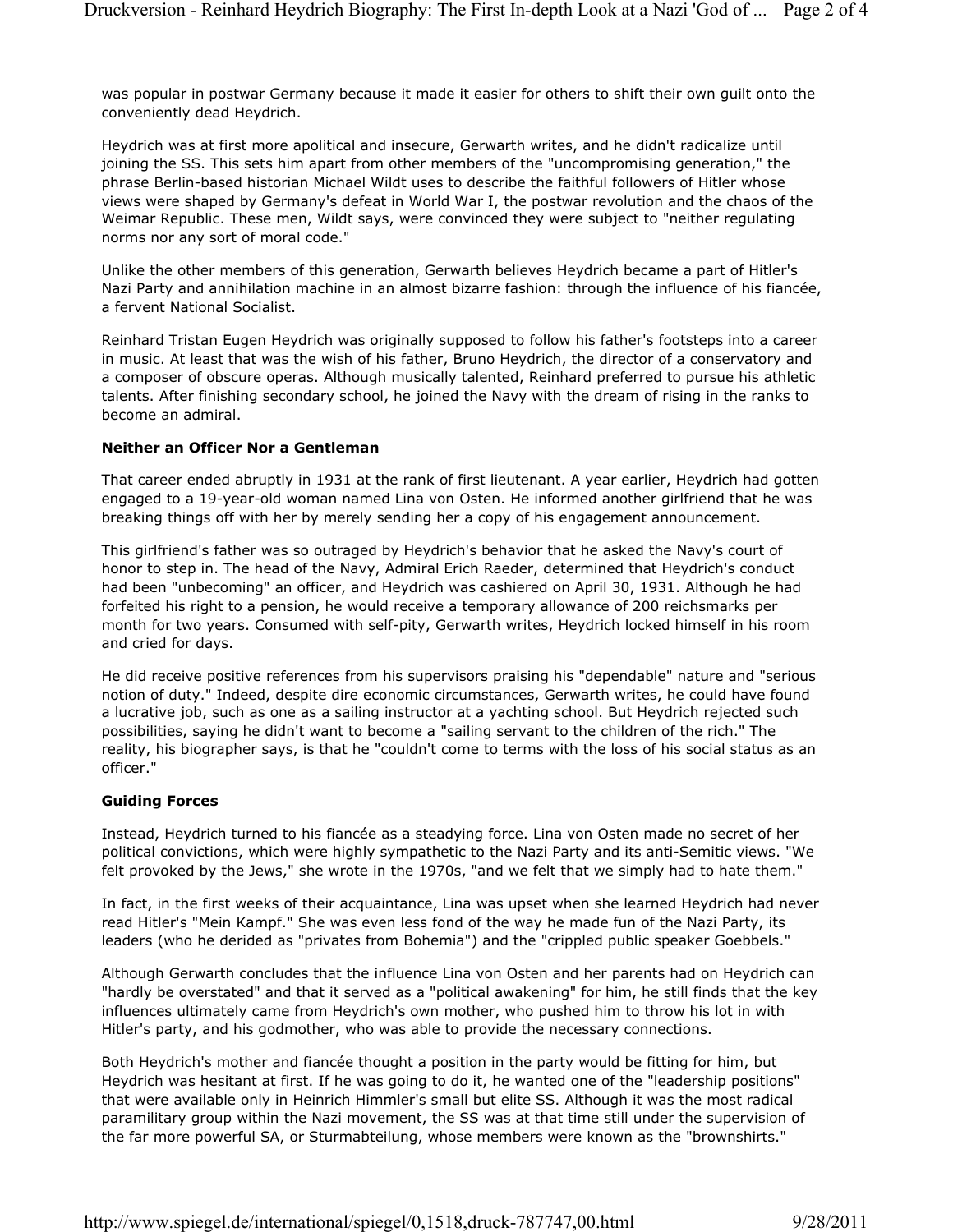# **A Fortuitous Start**

The fact that Heydrich gave in to the pressure, Gerwarth concludes, can be attributed less to "deep ideological conviction" than to his desire to find a way back into "a structured life in uniform" that could help win back the trust of his beloved.

Still, before taking a position in the SS, Heydrich would first have to joint the Nazi Party. He soon did so, becoming member number 544,916. On June 14, 1931, Himmler met with him under the impression that Heydrich had been a high-ranking intelligence official at the Navy's main Baltic Sea base.

At the time, Himmler was looking for someone who could set up a spy network for the SS and, by extension, the Nazi Party. Himmler gave him 20 minutes to outline an organizational plan for a future counter-intelligence service. Although the only related experience Heydrich had came from his work as a radio operator, he embraced the challenge, throwing together everything he'd read in detective and spy stories as a boy and "putting his ideas down on paper in the military jargon he was familiar with," as Gerwarth puts it.

# **The Sudden End of a Shooting Star of Terror**

Himmler was thrilled with the result and made Heydrich the head of his "Ic-Dienst," which would go on to become the SD, the intelligence agency of the SS and the Nazi Party. Heydrich's fiancée, whom he married soon afterward, would write of that day that it was "the finest hour of my life, of our life."

Heydrich's starting monthly salary of only 180 reichmarks was considerably lower than that of a skilled laborer. But he placed more value on having a chance to participate in a national revolutionary movement that rejected the political system of the day, which he had come to hold fundamentally responsible for destroying his previous middle-class existence. He was also sure this would be the way to suitably impress Lina von Osten's family.

Heydrich became a shooting star within the movement, the man who would do the dirty work. He rose to be head of the SD, the Bavarian political police and the Prussian Gestapo, or secret police. At 35, he was the head the Reich Main Security Office, the state authority whose reign of terror and oppression ensured the Nazis' absolute control -- and which also planned the Holocaust.

Immediately following Heydrich's assassination, the Nazis avenged one of their most willing executioners by leveling two Czech towns, Lidice and Ležáky. Thousands of their residents were either killed or dragged off to concentration camps.

*Translated from the German by Ella Ornstein*

**URL:**

http://www.spiegel.de/international/spiegel/0,1518,787747,00.html